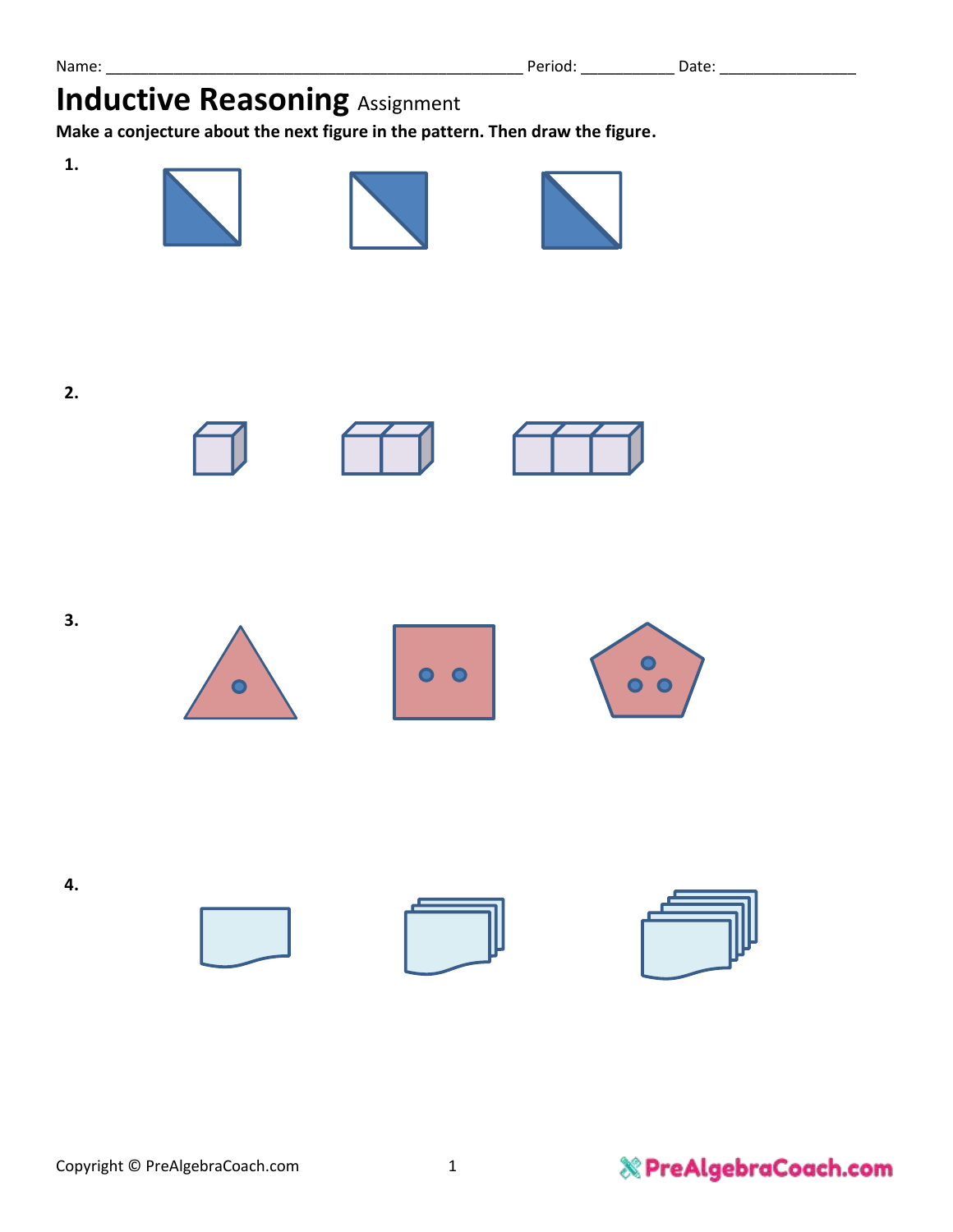**Write a rule for each number pattern, and find the next number.**

**5. 1**, **5**, **9**, **13** … … … … …

**6.** ,  $\mathbf{z}$ 3 ,  $\mathbf{1}$ 3 , … … …

**7.**  $-5, -2, 4, 13...$  … … …

8. **3, 12, 48, 192** ... ... ... ..

**9.** 0.45, 0.70, 0.95, 1.2 ... ... ... ..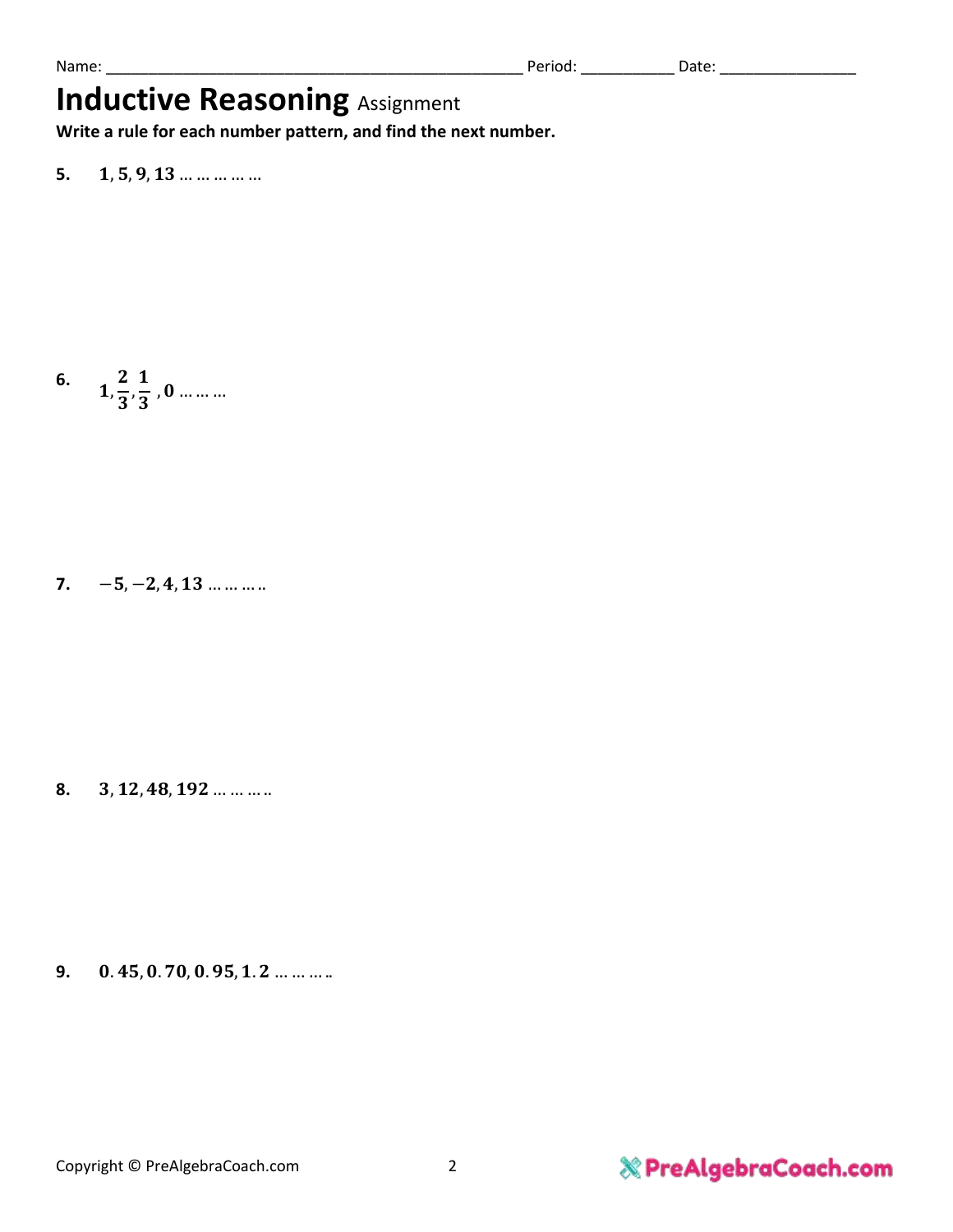| υм.<br>__ |  |  |
|-----------|--|--|
|           |  |  |

10.  $1, 8, 27, 64, 125 \dots$  ... ... ...

### **Find one counterexample to show that each conjecture is false.**

- **11.** The sum  $a^2 + b^2$  is equal to  $(a + b)$
- 12. All numbers that are divisible by 3 are also divisible by 6.

**13.** All pentagons have exactly five congruent **14.** All even numbers are composite. sides.

**15.** The sum of two numbers is always greater **16.** The difference of any two numbers is always than the larger number. smaller than the larger number.

### & PreAlgebraCoach.com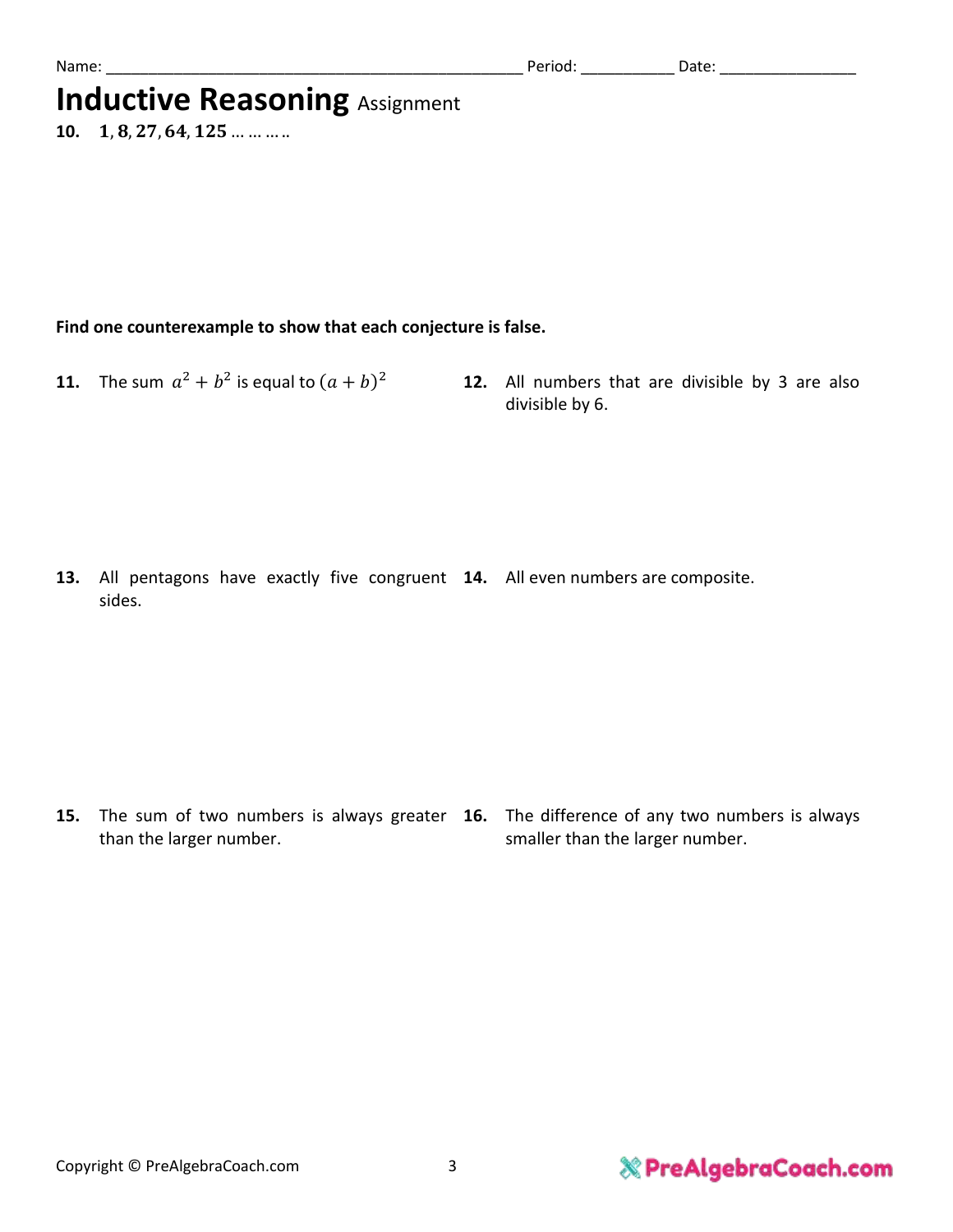Name: \_\_\_\_\_\_\_\_\_\_\_\_\_\_\_\_\_\_\_\_\_\_\_\_\_\_\_\_\_\_\_\_\_\_\_\_\_\_\_\_\_\_\_\_\_\_\_\_\_ Period: \_\_\_\_\_\_\_\_\_\_\_ Date: \_\_\_\_\_\_\_\_\_\_\_\_\_\_\_\_

# **Inductive Reasoning Assignment**

### **Find the n-th term**

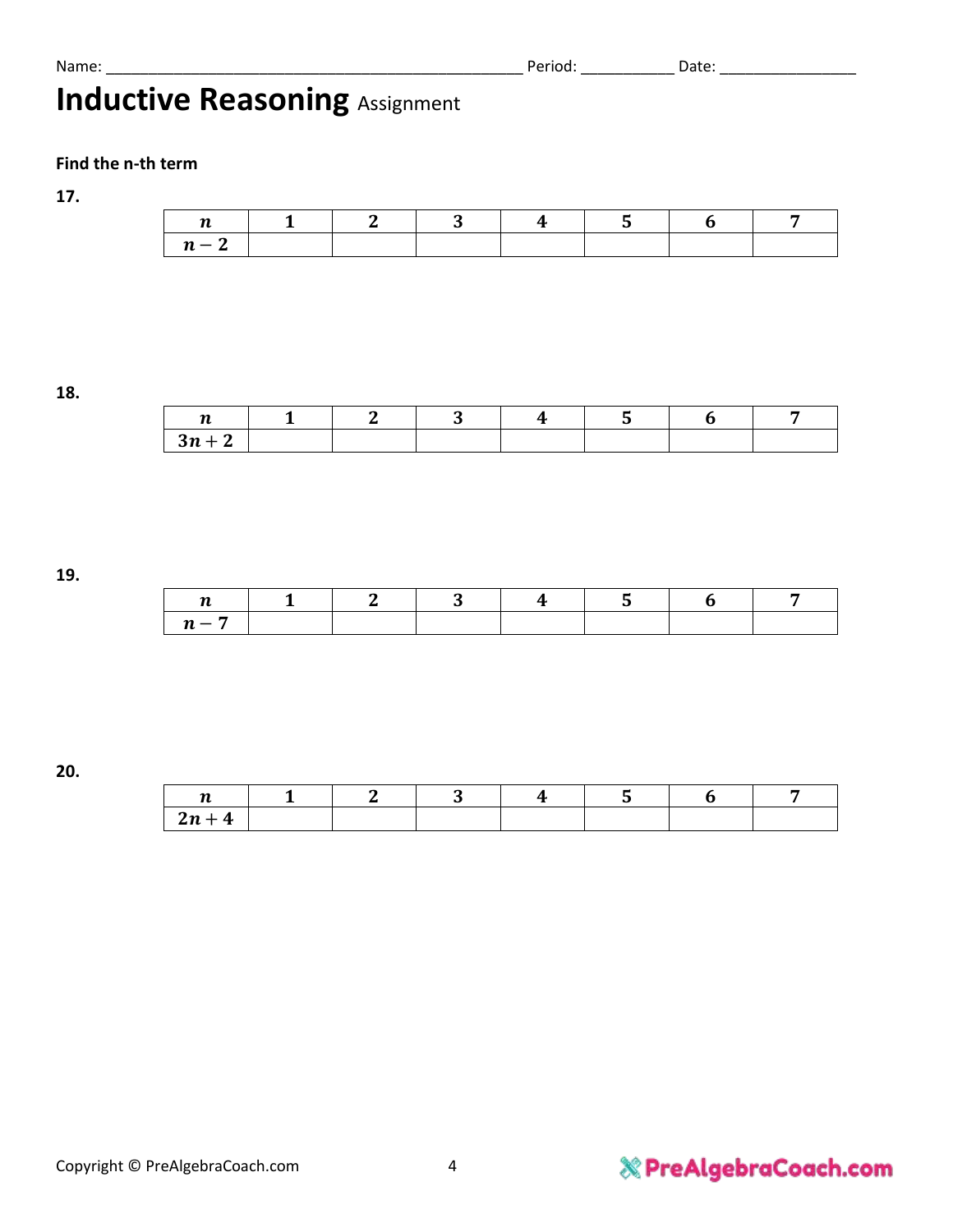### **Inductive Reasoning Assignment ANSWERS**

**Make a conjecture about the next figure in the pattern. Then draw the figure.**

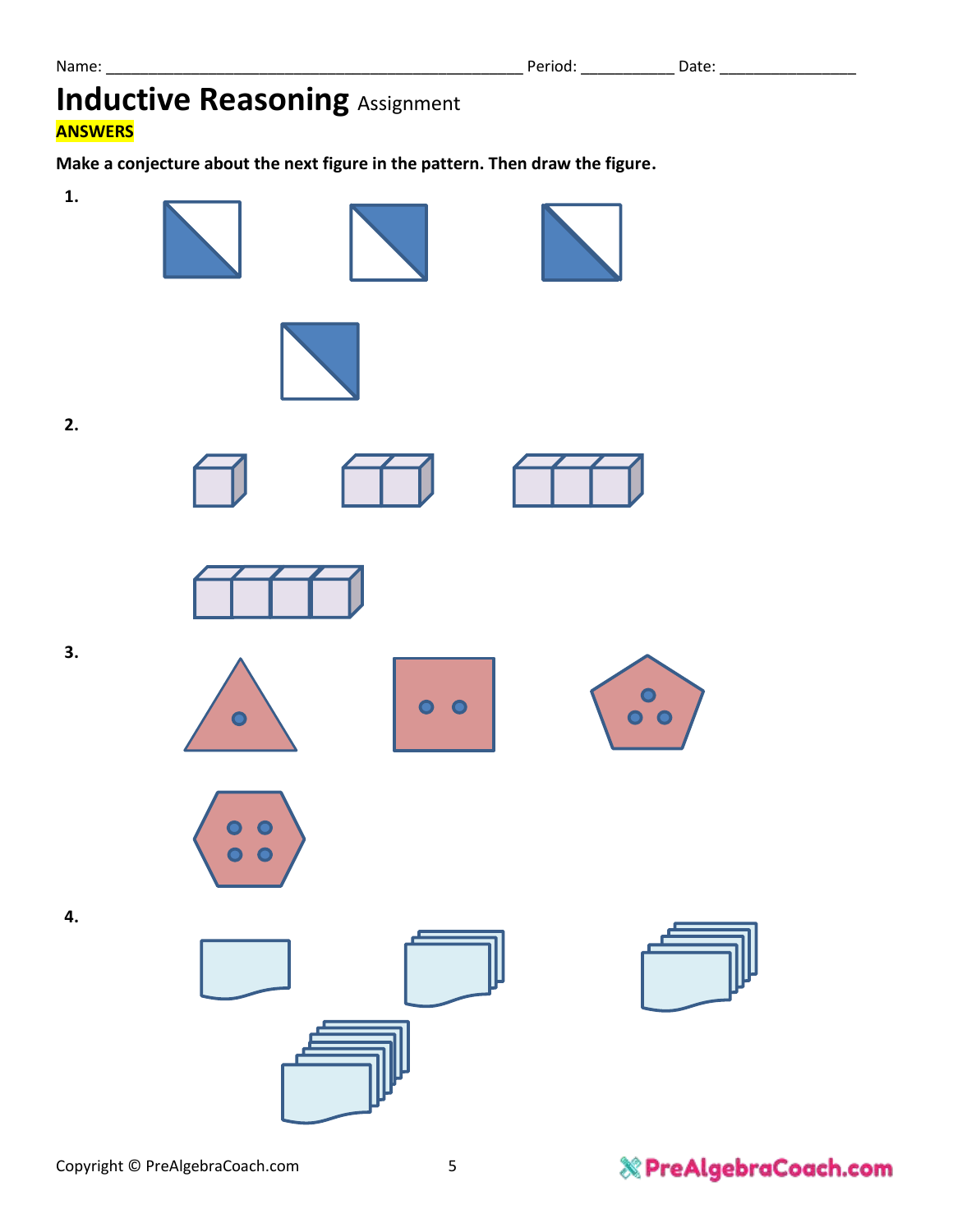**Write a rule for each number pattern, and find the next number.**

| 5. | $1, 5, 9, 13$                         | Start with 1, each number is obtained by adding 4 to the previous<br>number.<br>$1+4=5$<br>$5 + 4 = 9$<br>$9 + 4 = 3$<br>$13 + 4 = 17$<br>The next number is 17                                                                                             |
|----|---------------------------------------|-------------------------------------------------------------------------------------------------------------------------------------------------------------------------------------------------------------------------------------------------------------|
| 6. | $1,\frac{2}{3},\frac{1}{3}$ , 0       | Start with 1, each number is decreased by $\frac{1}{3}$ to the previous number.<br>$1-\frac{1}{3}=\frac{2}{3}$<br>$\frac{2}{3}-\frac{1}{3}=\frac{1}{3}$<br>$\frac{1}{3}-\frac{1}{3}=0$<br>$0-\frac{1}{3}=-\frac{1}{3}$<br>The next number is $-\frac{1}{3}$ |
| 7. | $-5, -2, 4, 13$                       | Start with $-5$ , each number is increased by successive multiple of 3.<br>$-5 + 1 * 3 = -2$<br>$-2 + 2 * 3 = 4$<br>$4 + 3 * 3 = 13$<br>$13 + 4 * 3 = 25$<br>The next number is 25                                                                          |
| 8. | $3, 12, 48, 192$                      | Start with 3, each number is 4 times the previous number.<br>$3 * 4 = 12$<br>$12 * 4 = 48$<br>$48 * 4 = 192$<br>$192 * 4 = 768$<br>The next number is <b>768</b>                                                                                            |
| 9. | $0.45, 0.70, 0.95, 1.2 \ldots \ldots$ | Start with 0.45, 0.25 is being added to each number.<br>$0.45 + 0.25 = 0.70$<br>$0.70 + 0.25 = 0.95$<br>$0.95 + 0.25 = 1.2$<br>$1.2 + 0.25 = 1.45$<br>The next number is <b>1.45</b>                                                                        |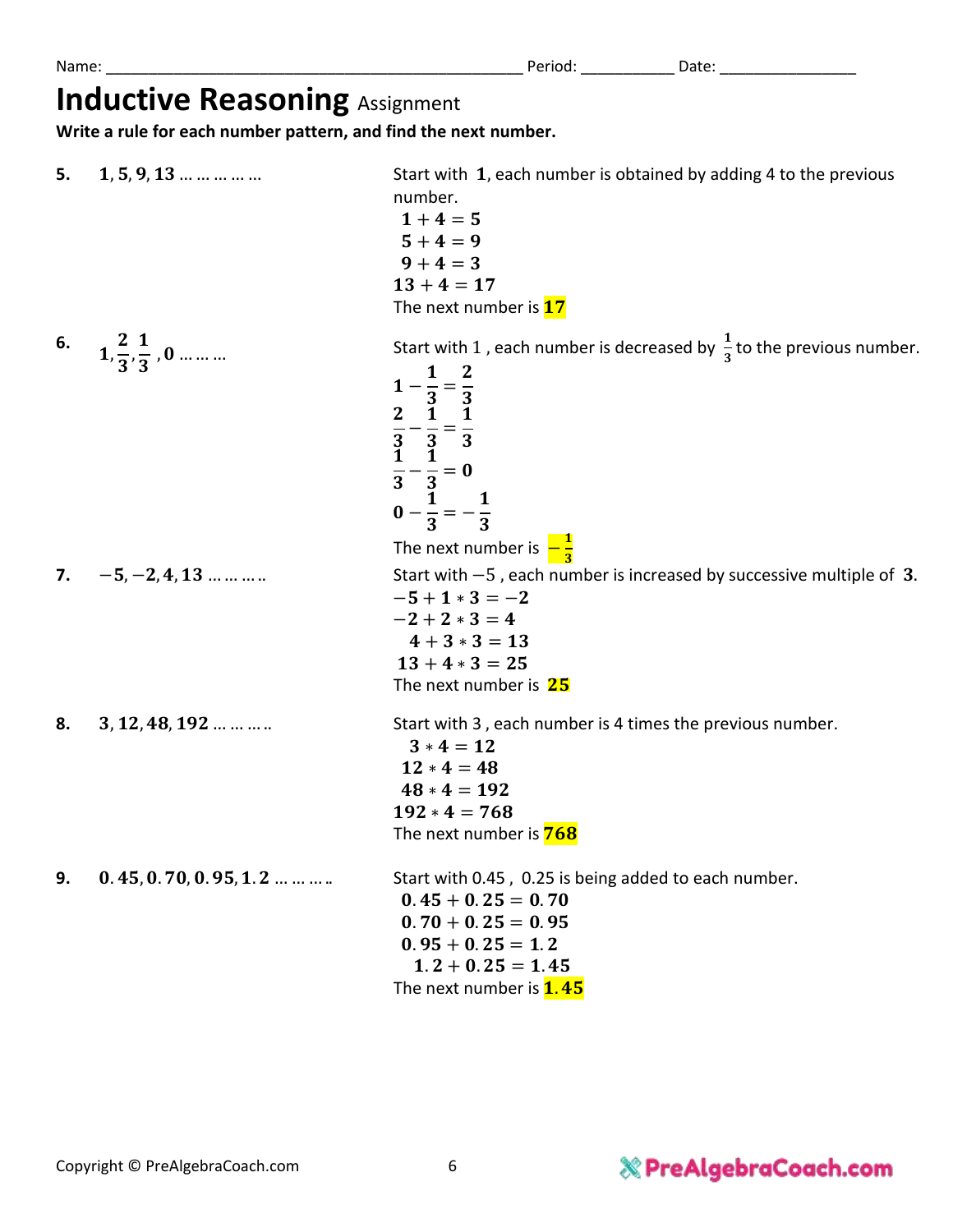| Name:                                 | Period: | Date: |  |
|---------------------------------------|---------|-------|--|
| <b>Inductive Reasoning Assignment</b> |         |       |  |

**10. 1**, **8**, **27**, **64**, **125** ... ... ... Start with 0.45. Successive natural numbers are cubed.

 $2^3=8$  $3^3 = 27$  $4^3 = 64$  $5^3 = 125$ 

 $6^3 = 216$ 

 $1^3 = 1$ 

The next number is  $216$ 

**Find one counterexample to show that each conjecture is false.**

**11.** The sum  $a^2 + b^2$  is equal to  $(a + b)$ 

 $a^2 + b^2 = (a + b)^2$  $5^2 + 6^2 = 25 + 36 = 61$  $(5+6)^2 = 11^2 = 121$  $61 \ne 121$ 

12. All numbers that are divisible by 3 are also divisible by 6.

15 is divisible by 3 but no divisible by 6.

**13.** All pentagons have exactly five congruent **14.** All even numbers are composite. sides.

An irregular pentagon doesn't have congruent sides.

Number 2 is even but it is a prime number.

- **15.** The sum of two numbers is always greater **16.** The difference of any two numbers is always than the larger number.
	- smaller than the larger number.

$$
9 - (-3) =
$$
  
 
$$
9 + 13 = 22
$$
  
 
$$
9 < 22
$$